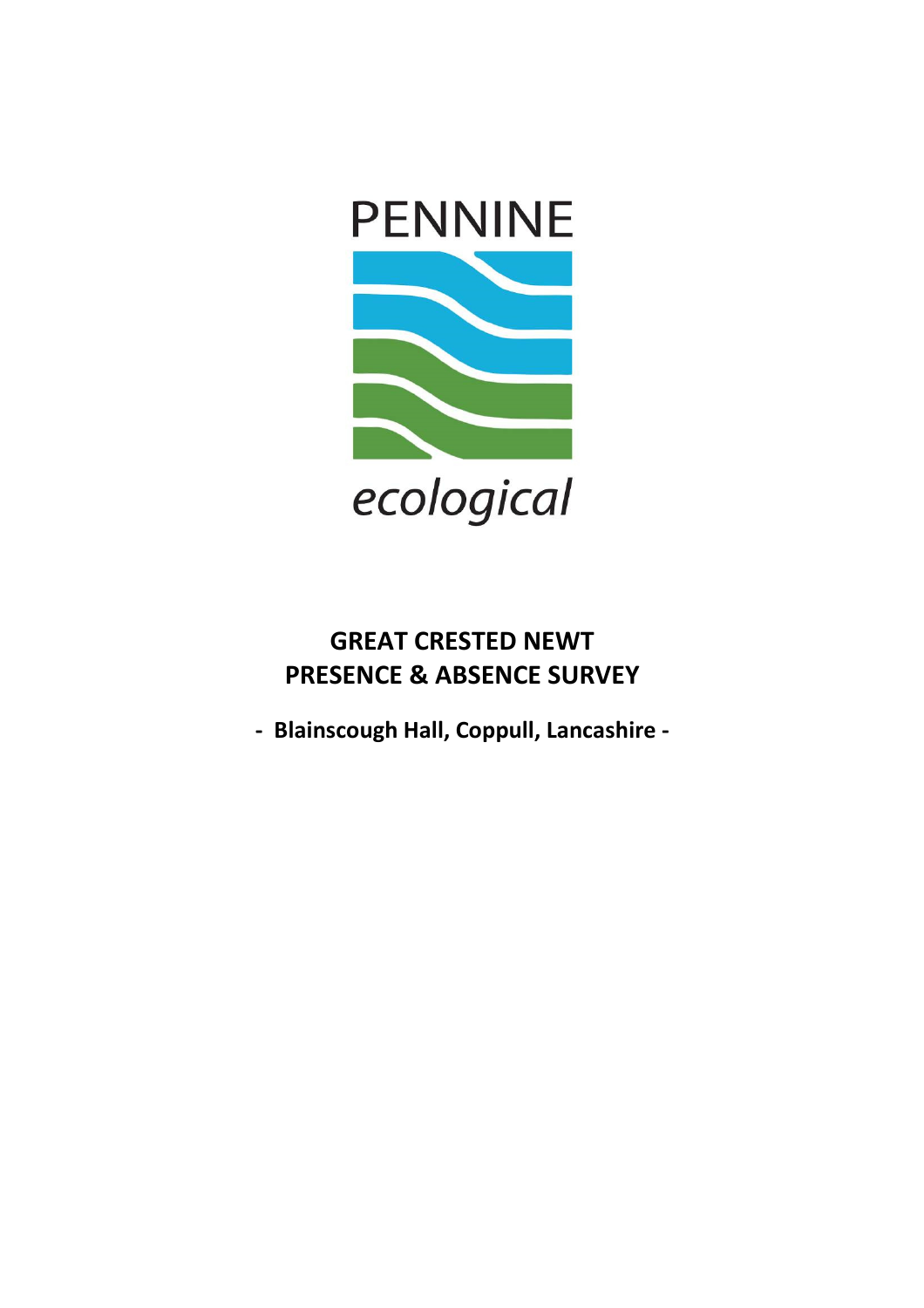## **GREAT CRESTED NEWT PRESENCE & ABSENCE SURVEY**

## **- Blainscough Hall, Coppull, Lancashire -**

*A report for* 

# LeaHough

**CHARTERED SURVEYORS** Oakshaw House, 2 Capricorn Park, Blakewater Road, Blackburn, Lancashire, BB1 5QR



*Tel: 01204 844545* 

*email: bob@pennineecological.co.uk*

*web: www.pennineecological.co.uk*

Robert N. Leatham B.Sc. (Hons.), P. dip. & Patrick Leatham BSc (Hons), MCIEEM.

May 2021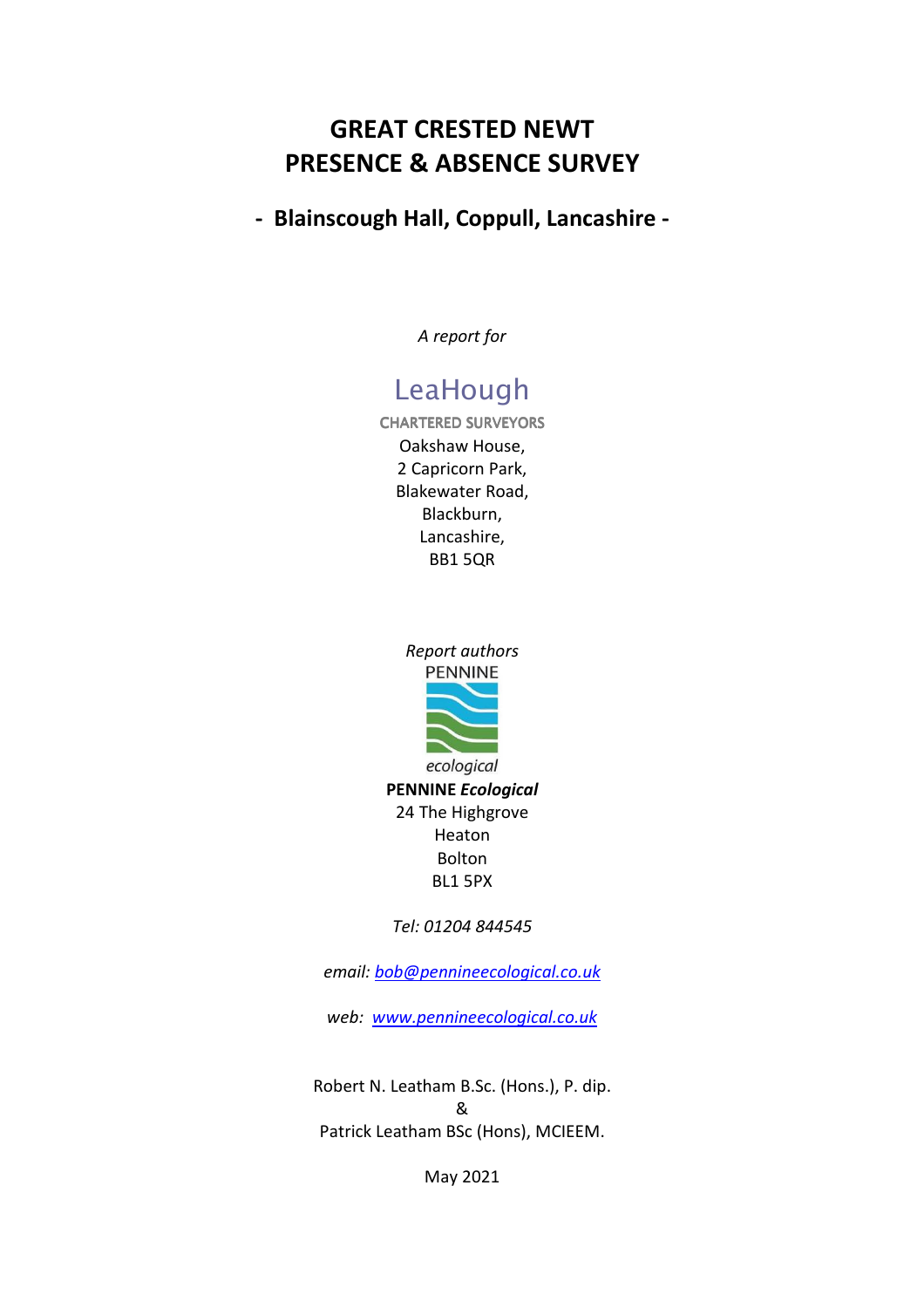## **GREAT CRESTED NEWT PRESENCE & ABSENCE SURVEY**

**- Blainscough Hall, Coppull, Lancashire -** 

#### **CONTENTS** PAGE NO.

#### **PART 1 INTRODUCTION**

| <b>PART 2</b> | <b>SURVEY RESULTS</b> |   |
|---------------|-----------------------|---|
|               |                       |   |
| <b>PART 3</b> | <b>CONCLUSIONS</b>    |   |
|               |                       | 9 |
| <b>PART 4</b> | <b>REFERENCES</b>     |   |
|               |                       |   |
|               |                       |   |

*APPENDIX 1: Map 1: Map to show Ponds Surveyed.*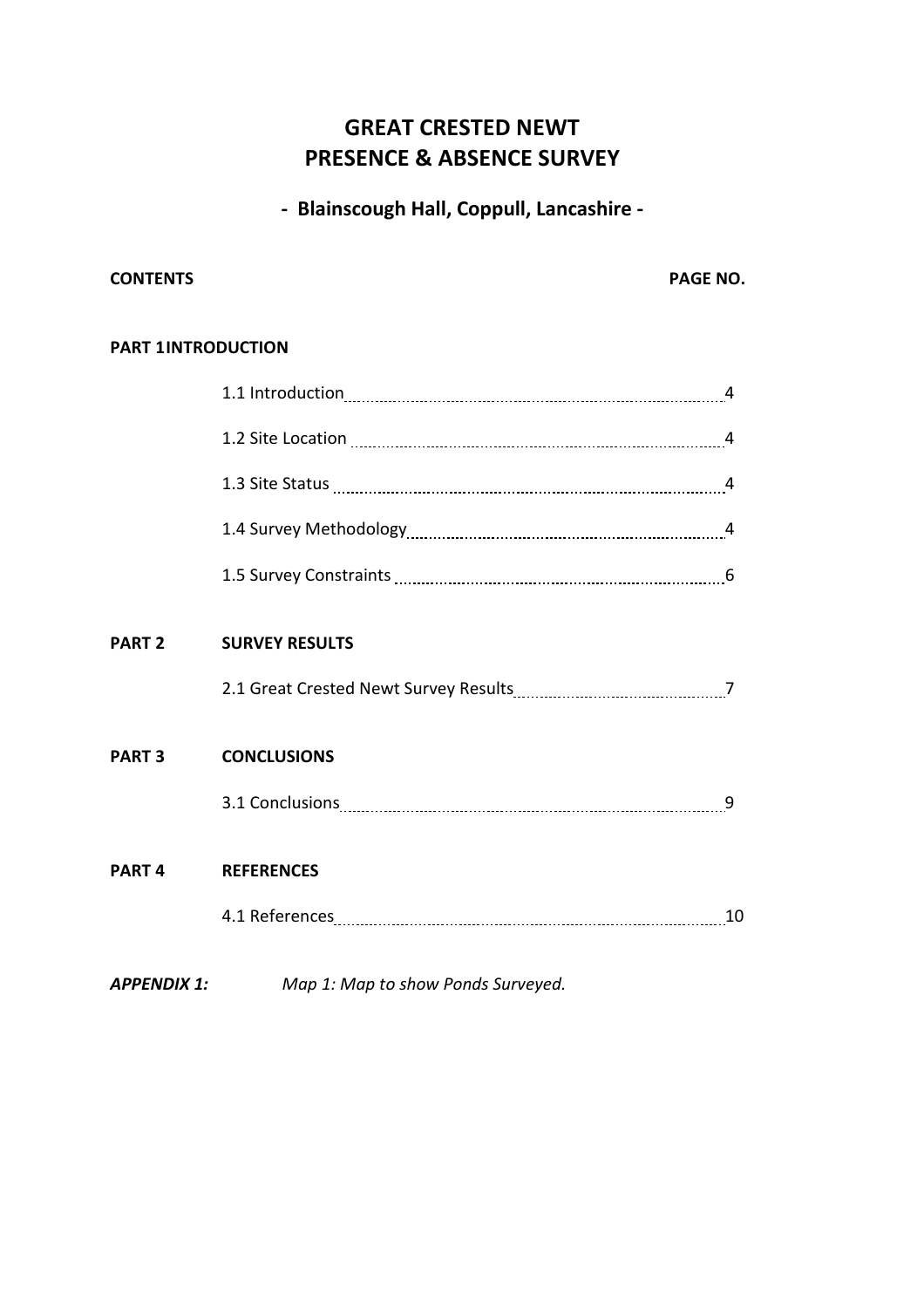#### **PART 1. INTRODUCTION**

#### **1.1 INTRODUCTION:**

PENNINE *Ecological* have been commissioned by NJL Consulting to undertake a great crested newt 'Presence and Absence Survey' and where applicable a 'Population Size Class Assessment' of ponds near to Blainscough Hall, Coppull.

The great crested newt *(Triturus cristatus)* is comprehensively protected by European legislation.

Two ponds were identified as requiring survey following the completion of the Extended Phase 1 Habitat Survey in July 2020 (See Map 1, Appendix 1).

This report presents the results of the Great Crested Newt (GCN) survey. Surveys were completed on  $8<sup>th</sup>/9<sup>th</sup>$  April,  $14<sup>th</sup>/15<sup>th</sup>$  April,  $26<sup>th</sup>/27<sup>th</sup>$  April and  $10<sup>th</sup>/11<sup>th</sup>$  May 2021. The surveys were undertaken by Patrick Leatham BSc (Hons), MCIEEM, Great Crested Newt CL08 licence number: 2015-18019-CLS-CLS

### **1.2 SITE LOCATION:**

The site is located south of Coppull village. The site primarily comprises intensively managed agricultural land, with hedgerows and strips of woodland. A small stream with a wooded riparian corridor runs along the eastern boundary of the site and separates Blainscough Nature Reserve from the site. A car scrap yard and Blainscough Hall are located south of the site. One of the ponds subject to survey is located within the site boundary (Pond 1) and another is located approximately 12m east, within Blainscough Nature Reserve (Pond 2).

The pond locations in relation to the site are shown on Map 1, Appendix 1.

### **1.3 SITE STATUS:**

The site and surveyed ponds have no statutory or non-statutory wildlife designation. There are no designated sites within 500m of the site.

Great crested newt have been recorded within 500m of the site, approximately 224m west of the site on the other (western) side of the A49. As the road is considered to be a barrier to dispersal for GCN this pond has been scoped out for further survey and is not considered further within this report.

### **1.4 SURVEY METHODOLOGY**

A total of two ponds were selected for requiring surveys. These are ponds that fall within 250m of the Blainscough Hall and that are considered to be ecologically connected to the site for GCN.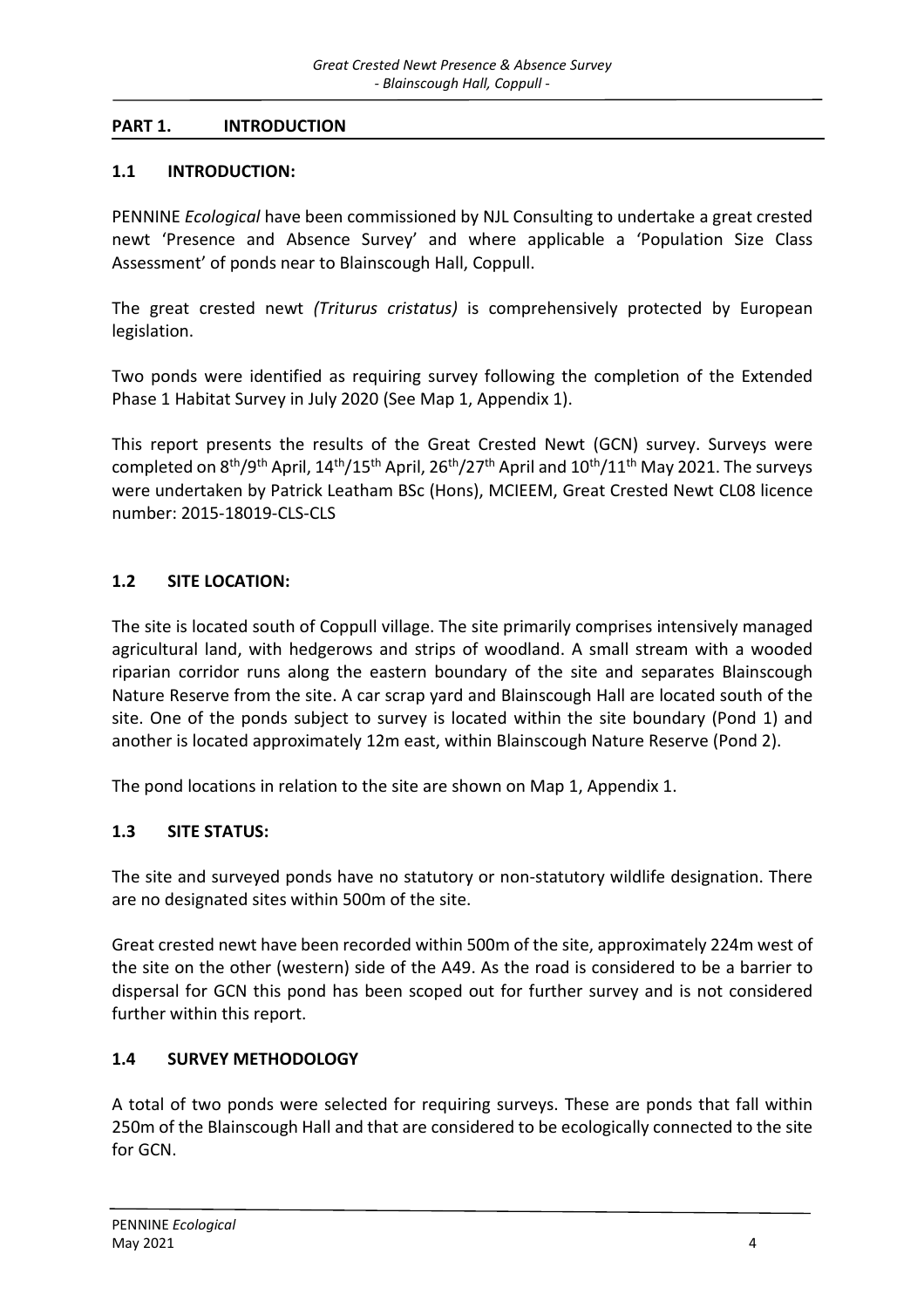The survey methods applicable to the study are provided below;

#### **1.4.1 Presence and Absence Survey** *(English Nature 2001):*

This survey methodology applied to all ponds and was the standard 'Presence and Absence Survey' English Nature (2001).

The amphibian surveys comply with all requirements of English Nature (2001) guidelines as set out in the publication 'Great Crested Newt Mitigation Guidelines', English Nature (August 2001). The survey method is 'Presence / absence survey' as detailed on page 26, section 5.7.1.1 of the above guidelines.

'Presence / absence' surveys may determine presence although it is virtually impossible to demonstrate absence. However the aim of this method is to employ a reasonable level of effort that, at the majority of ponds, will detect the presence of great crested newts.

The 'presence/absence' survey requires that three survey methods (preferably torch survey, bottle trapping and egg search) are completed for each visit. There should be four visits in suitable weather conditions, between mid-March and mid-June, with at least two of these visits during mid-April to mid-May.

The survey methods are briefly described as follows;

#### **1.4.1.1 Egg search:**

Egg searches (but not egg counts) of all suitable vegetation in the ponds was undertaken to determine breeding presence or absence of newt species.

#### **1.4.1.2 Bottle trapping:**

Two litre sized plastic bottles were set with fixing canes at dusk. The traps were set at 2 metre intervals within the pond where possible. Night-time temperatures were above the minimum requirement of 5 °C for each survey. The traps were then checked early the following morning and all trapped animals released immediately. The total number of traps set in each pond are provided below:

| <b>Pond Ref</b> | Visit 1 No.<br><b>Traps</b> | <b>Traps</b> | Visit 2 No. Visit 3 No.<br><b>Traps</b> | Visit 4<br>No.<br><b>Traps</b> |
|-----------------|-----------------------------|--------------|-----------------------------------------|--------------------------------|
| Pond 1          | 10                          | 10           | 5 (pond<br>drying out)                  | 10                             |
| Pond 2          | 10                          | 10           | 10                                      | 10                             |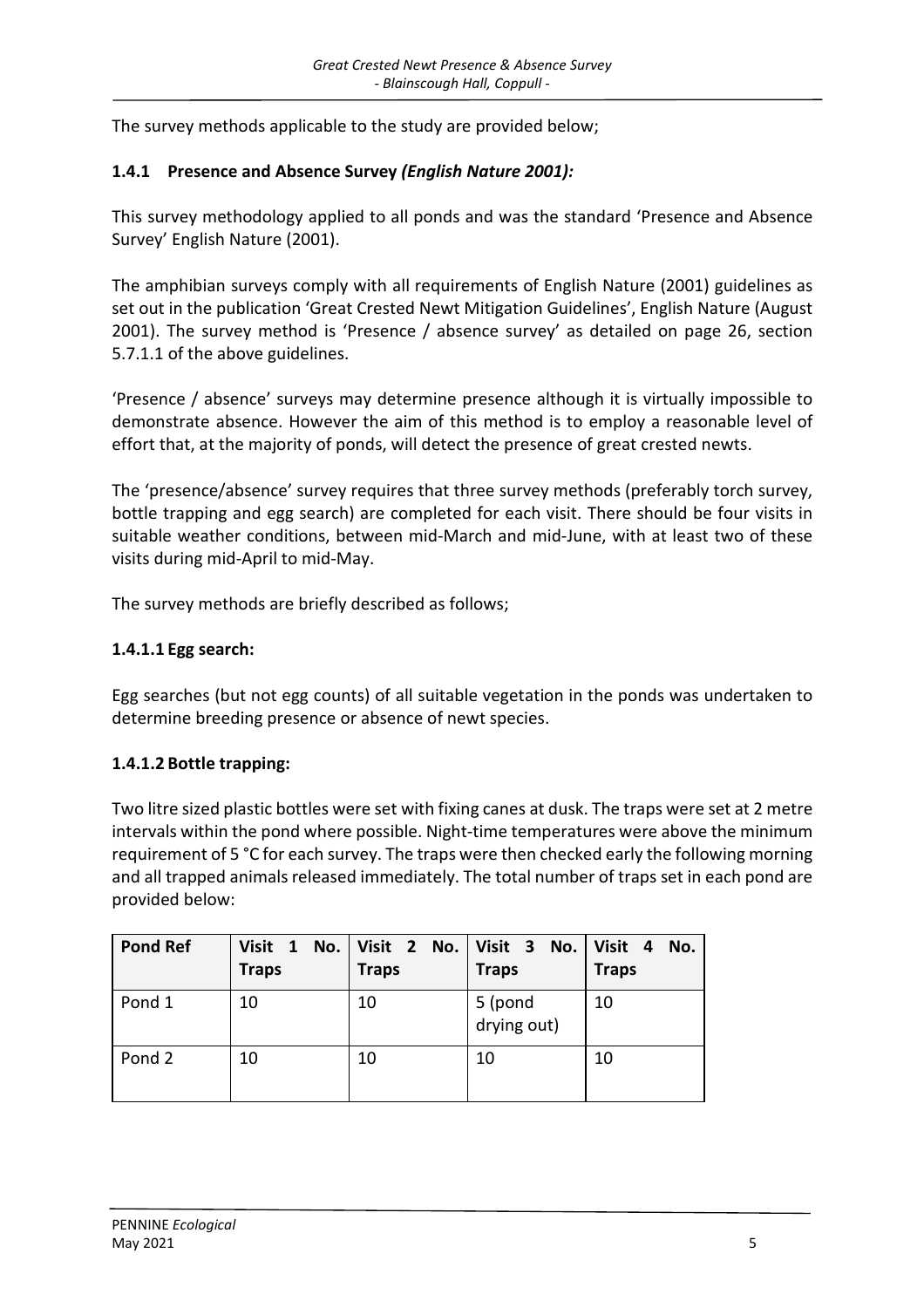#### **1.4.1.3 Night time torch counts:**

Night time torch counts were undertaken when weather conditions were suitable (i.e. relatively calm with little wind and no rain). Night-time air temperatures were above the minimum requirement of 5 °C for each survey. The climatic and environmental conditions were recorded during each survey, together with all amphibian sightings.

Torch counts were undertaken in conditions of total darkness, after sunset, using specialist high powered, Clulite 'Smartlite' torches, at an intensity of 1,000,000 candle power.

#### **1.5 SURVEY CONSTRAINTS:**

No constraints to surveys were encountered.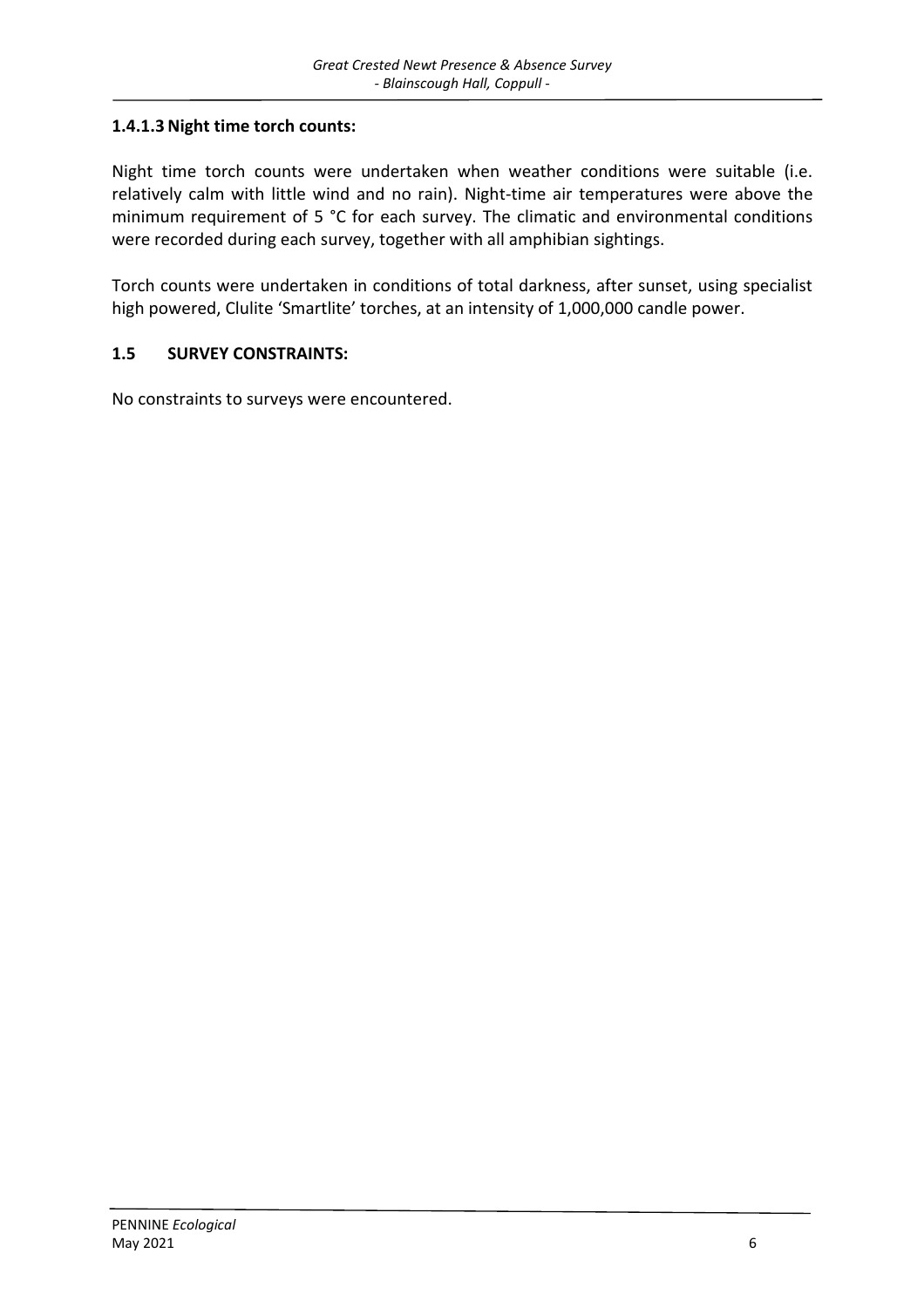#### **PART 2. SURVEY RESULTS**

#### **2.1 SURVEY RESULTS:**

#### **2.1.2 POND 1 SURVEY RESULTS (SD 5599 1369)**

#### **Egg Search:**

| Date of Survey | <b>Results</b>   |
|----------------|------------------|
| 09/04/2021     | No eggs recorded |
| 15/04/2021     | No eggs recorded |
| 27/04/2021     | No eggs recorded |
| 11/05/2021     | No eggs recorded |

#### **Night Time Torch Counts:**

| of<br>Date<br><b>Survey</b> | Air<br>Temp    | Wind<br>Strength  | Weather<br><b>Conditions</b> | Water<br>Turbidity* | <b>Aquatic</b><br>Macrophyte<br>Cover** | <b>Results</b> |
|-----------------------------|----------------|-------------------|------------------------------|---------------------|-----------------------------------------|----------------|
| 08/04/2021                  | 8°C            | Calm              | Dry, Clear                   |                     |                                         | No records     |
| 14/04/2021                  | $9^{\circ}$ C  | Calm              | Dry, Clear                   |                     |                                         | No records     |
| 26/04/2021                  | $9^{\circ}$ C  | 10 <sub>mph</sub> | Dry, Overcast                | $\overline{2}$      |                                         | No records     |
| 10/05/2021                  | $12^{\circ}$ C | 15mph             | Showers                      |                     |                                         | No records     |

*\*Water turbidity score provided on a scale of 0-5 based on the Natural England GCN method statement. 0 = Completely clear, and 5 = very turbid.* 

*\*\* Aquatic macrophyte cover provided on a scale of 0-5 based on the Natural England GCN method statement. 0 =no vegetation obscuring survey, and 5 = water completely obscured by vegetation.* 

#### **Bottle Trapping:**

| Date of Survey           | Air<br><b>Setting</b><br>Temp (PM) | Overnight<br><b>Minimum</b><br>Air Temp | <b>Checking</b><br>Air<br>Temp (AM) | <b>Bottle Trap Count</b>          |
|--------------------------|------------------------------------|-----------------------------------------|-------------------------------------|-----------------------------------|
| 08/04/2021<br>09/04/2021 | $10^{\circ}$ C                     | $5^{\circ}$ C                           | $6^{\circ}$ C                       | No records                        |
| 14/04/2021<br>15/04/2021 | $9^{\circ}$ C                      | $5^{\circ}$ C                           | $9^{\circ}$ C                       | No records<br>Small fish captured |
| 26/04/2021<br>27/04/2021 | $10^{\circ}$ C                     | $8^{\circ}$ C                           | $10^{\circ}$ C                      | No records                        |
| 10/05/2021<br>11/05/2021 | $12^{\circ}$ C                     | $6^{\circ}$ C                           | $9^{\circ}$ C                       | No records<br>Small fish captured |

#### **2.1.3 POND 2 SURVEY RESULTS (SD 5603 1364)**

#### **Egg Search:**

| Date of Survey | <b>Results</b>      |  |  |
|----------------|---------------------|--|--|
| 09/04/2021     | Smooth/palmate eggs |  |  |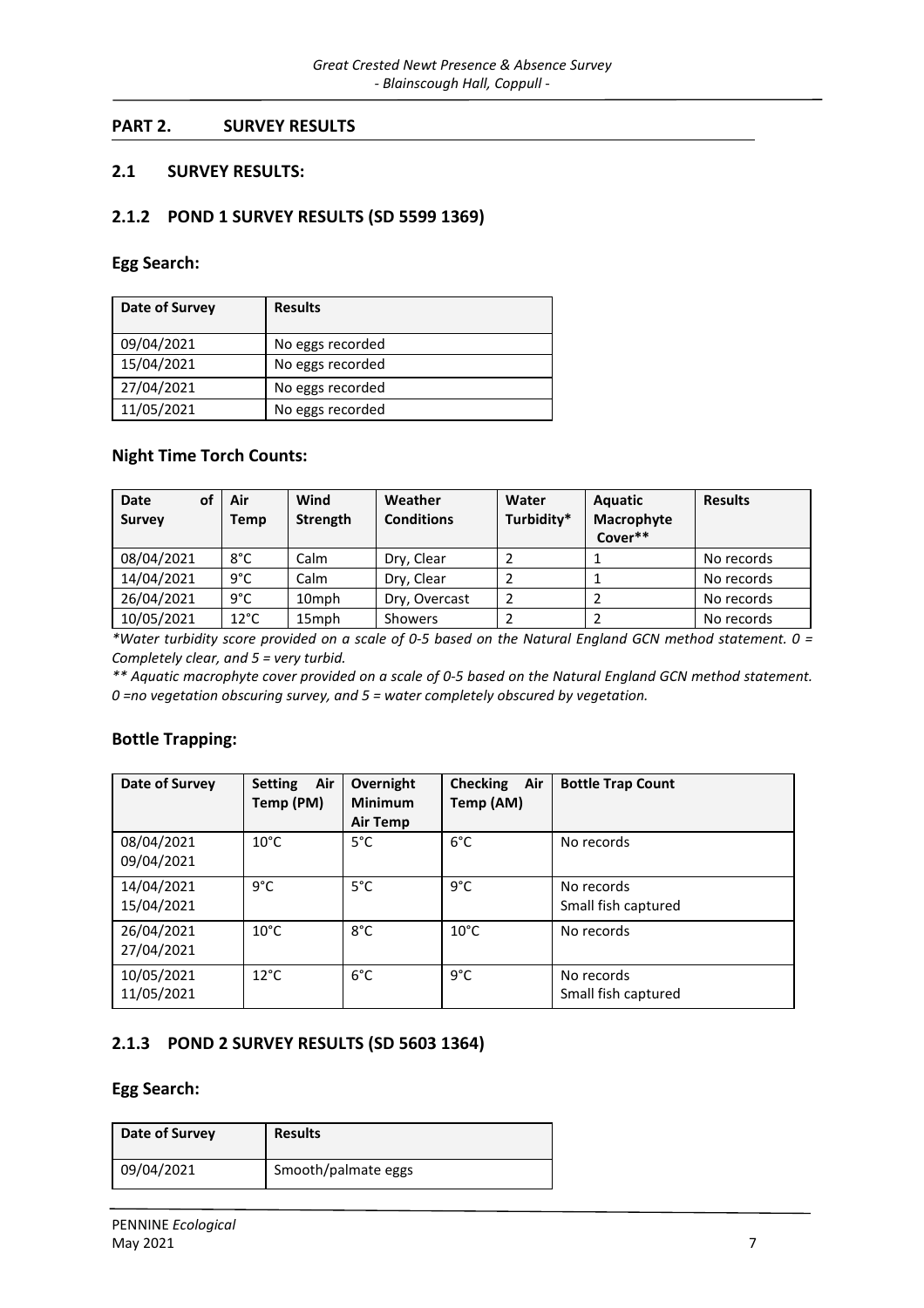| Date of Survey | <b>Results</b>      |
|----------------|---------------------|
| 15/04/2021     | Smooth/palmate eggs |
| 27/04/2021     | Smooth/palmate eggs |
|                | Frog spawn/tadpoles |
| 11/05/2021     | Smooth/palmate eggs |
|                | <b>Toadpoles</b>    |

#### **Night Time Torch Counts:**

| of<br><b>Date</b><br><b>Survey</b> | Air<br>Temp    | Wind<br><b>Strength</b> | Weather<br><b>Conditions</b> | Water<br><b>Turbidity</b><br>$\ast$ | Aquatic<br>Macrophyte<br>Cover** | <b>Results</b>                                                          |
|------------------------------------|----------------|-------------------------|------------------------------|-------------------------------------|----------------------------------|-------------------------------------------------------------------------|
| 08/04/2021                         | $8^{\circ}$ C  | Calm                    | Dry, Clear                   | 1                                   | 3                                | No records                                                              |
| 14/04/2021                         | 9°C            | Calm                    | Dry, Clear                   | 1                                   | 3                                | 1 female smooth/<br>palmate newt<br>2 male smooth/palmate<br>newt       |
| 26/04/2021                         | 9°C            | 10 <sub>mph</sub>       | Dry, Overcast                | 1                                   | 3                                | 2 male smooth/palmate<br>newt                                           |
| 10/05/2021                         | $12^{\circ}$ C | 15mph                   | Showers                      | 1                                   | 3                                | 7<br>female<br>smooth/<br>palmate newt<br>2 male smooth/palmate<br>newt |

*\*Water turbidity score provided on a scale of 0-5 based on the Natural England GCN method statement. 0 = Completely clear, and 5 = very turbid.* 

*\*\* Aquatic macrophyte cover provided on a scale of 0-5 based on the Natural England GCN method statement. 0 =no vegetation obscuring survey, and 5 = water completely obscured by vegetation.* 

#### **Bottle Trapping:**

| Date of Survey           | Air<br><b>Setting</b><br>Temp (PM) | Overnight<br><b>Minimum</b><br>Air Temp | <b>Checking</b><br>Air<br>Temp (AM) | <b>Bottle Trap Count</b>                                              |
|--------------------------|------------------------------------|-----------------------------------------|-------------------------------------|-----------------------------------------------------------------------|
| 08/04/2021<br>09/04/2021 | $10^{\circ}$ C                     | $5^{\circ}$ C                           | $6^{\circ}$ C                       | No records                                                            |
| 14/04/2021<br>15/04/2021 | $9^{\circ}$ C                      | $5^{\circ}$ C                           | $9^{\circ}$ C                       | 1 male palmate newt<br>1 female palmate newt                          |
| 26/04/2021<br>27/04/2021 | $10^{\circ}$ C                     | $8^{\circ}$ C                           | $10^{\circ}$ C                      | 4 male palmate newts<br>3 female palmate newts<br>2 male smooth newts |
| 10/05/2021<br>11/05/2021 | $12^{\circ}$ C                     | $6^{\circ}$ C                           | $9^{\circ}$ C                       | 2 female palmate newts<br>>50 toadpoles                               |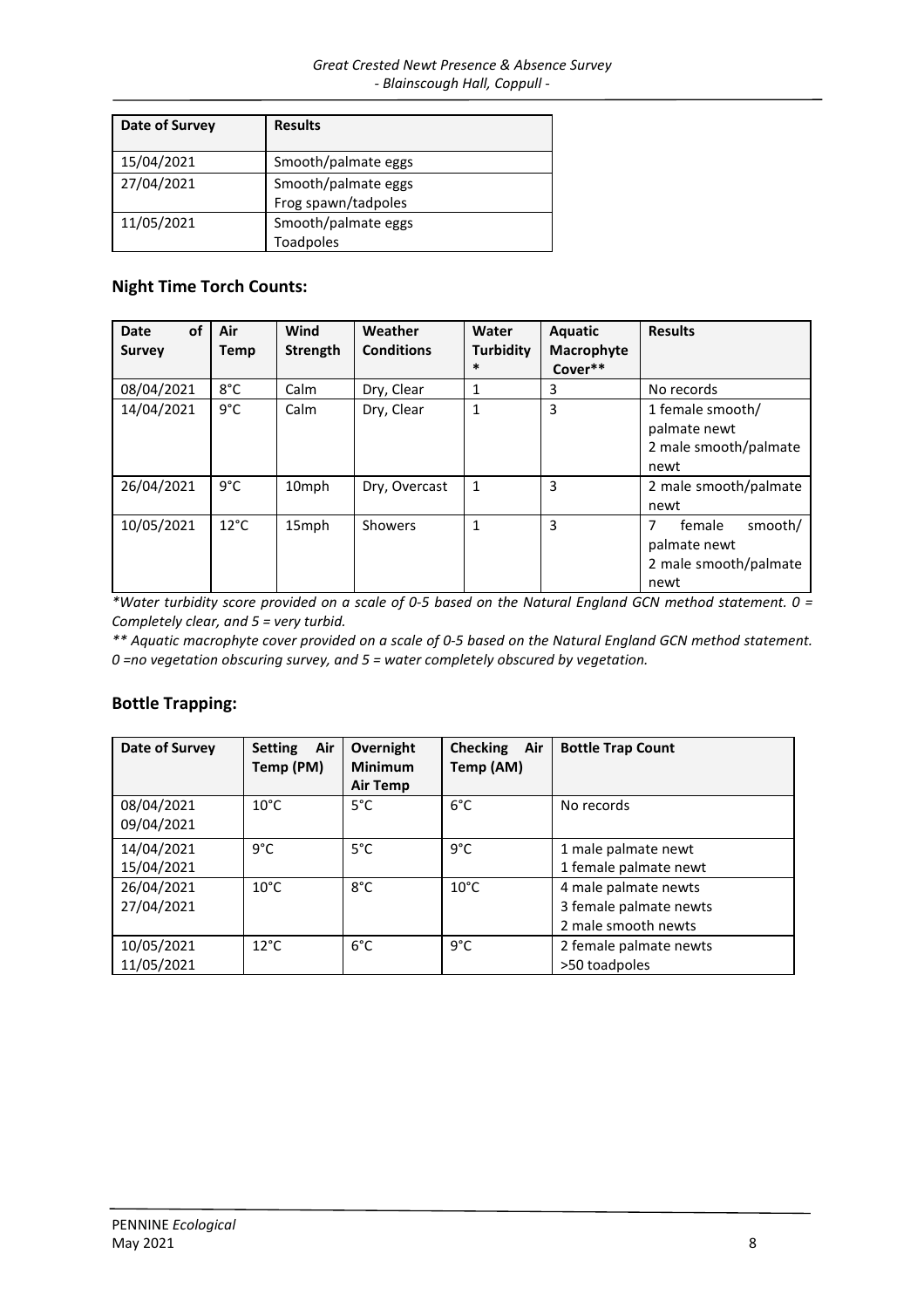#### **PART 3. CONCLUSIONS**

#### **3.1 CONCLUSIONS**

The surveys have detected a **likely absence of GCN** from the two ponds subject to survey.

No amphibians were recorded within Pond 1. This pond contained small fish which have likely colonised the pond from the adjacent brook. Fish can predate on amphibian eggs and reduce the suitability of a water body to support amphibian species, including GCN.

Pond 2 is confirmed to support at least four amphibian species and is used for breeding by all four species:

- Palmate Newt small population with a peak count of 9 individuals recorded during visit 4 (10/05/2021).
- Smooth Newt small population with a peak count of 9 individuals recorded during visit 4 (10/05/2021).
- Common Frog >50 tadpoles recorded during visit 3 (27/04/2021).
- Common Toad >50 toadpoles recorded during visit 4 (11/05/2021).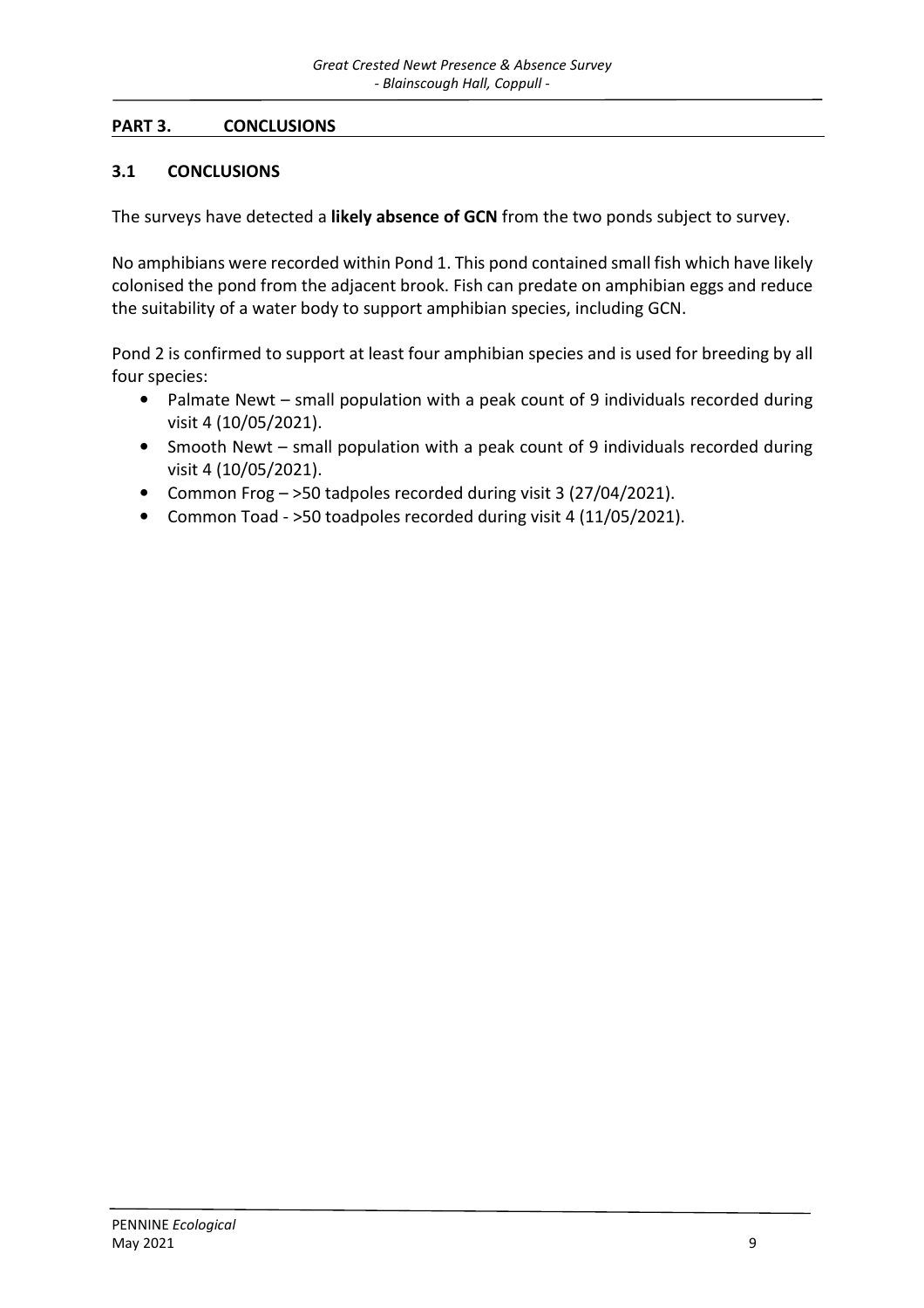#### **PART 4. REFERENCES**

#### **4.1 REFERENCES**

English Nature (2001) *Great Crested Newt Mitigation Guidelines,* English Nature.

English Nature Research Report 575 (2004); An evaluation of the effectiveness of great crested newt *Triturus cristatus* mitigation projects in England, 1990 – 2001. (PENNINE *Ecological were contributors to this study).* 

Froglife (2001) *Great Crested Newt Conservation Handbook.* Froglife.

Joint Nature Conservation Committee, (1998) *Herpetofauna Workers' Manual.* JNCC, Peterborough.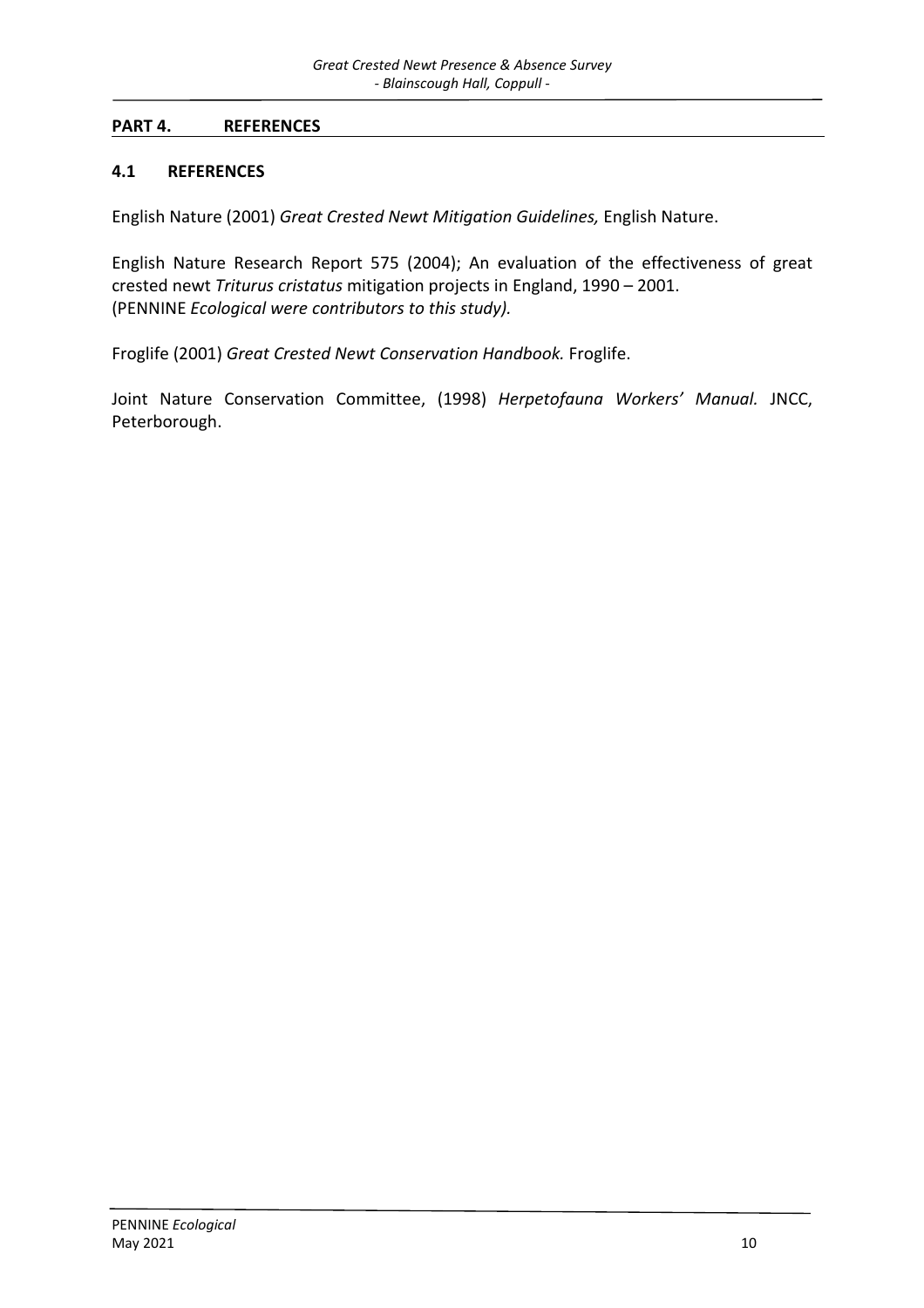*Great Crested Newt Presence & Absence Survey - Blainscough Hall, Coppull -* 

#### *APPENDIX 1:*

*Map 1: Map to Show Locations of Ponds Surveyed.*